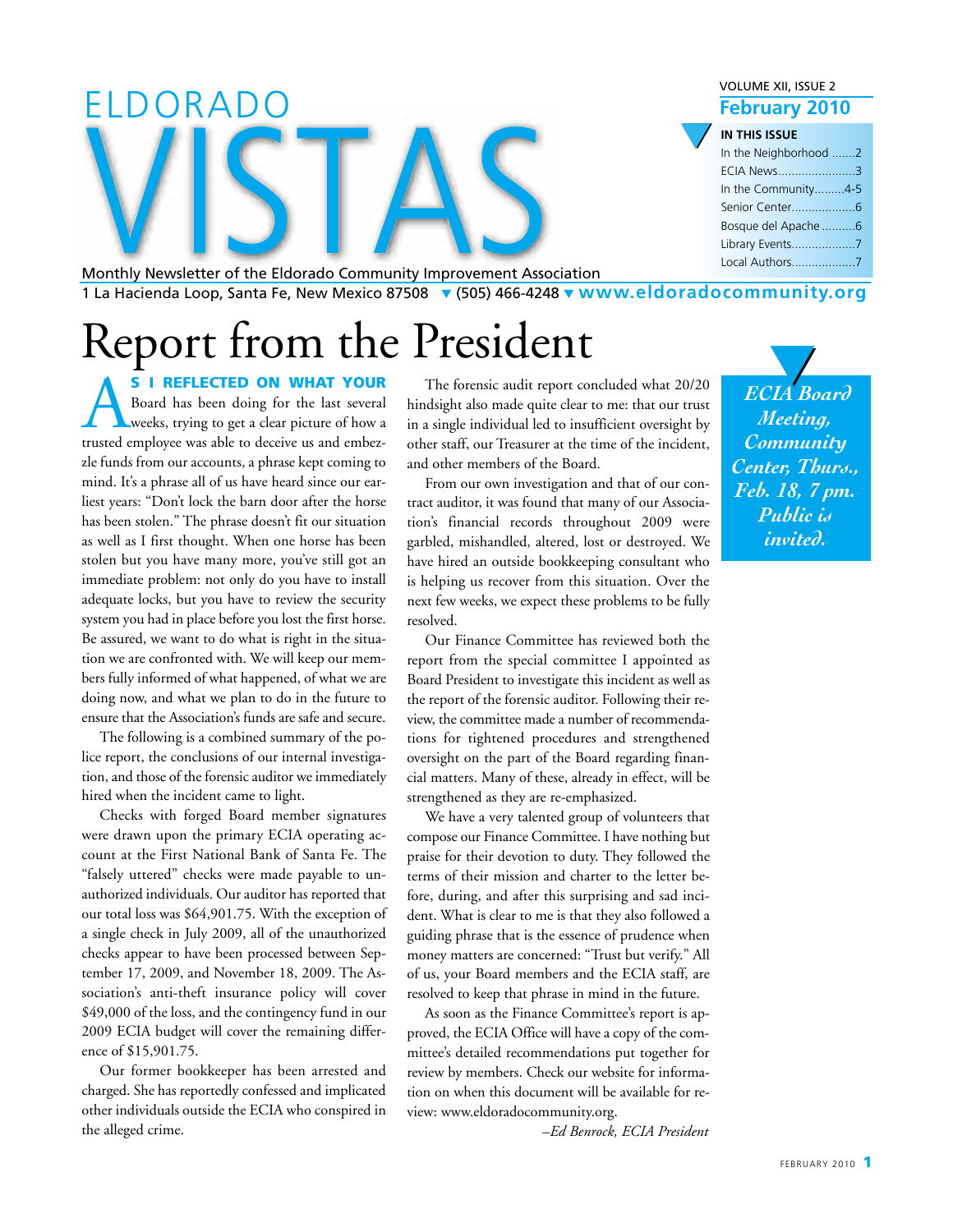### **IN THE NEIGHBORHOOD**

## Winter Weather Driving Tips

### *Share your comments with us!*

*For policy and deadline, see below*

#### *Editorial Policy*

▼

*Vistas* invites opinions, ideas, stories, photos, and art from the community at large. Please include contact numbers for fact checking purposes. The newsletter will not publish unsigned letters or material deemed inflammatory. Material will be printed at the discretion of the editors. Letters over 150 words will be edited for fit. Community announcements are welcome; accompanying photos are welcome, too. **DEADLINE:** Newsletter deadline is the 3rd day of each month. Submissions can be dropped off or mailed to the ECIA office or emailed to ECIADiAna@ aol.com Please include "Attn: Vistas" in your message.

#### *Mission Statement*

The mission of *Vistas*, the monthly newsletter of the ECIA, is to inform the Eldorado community about issues before the ECIA Board and the membership at large. By so doing, the publication seeks to foster increased neighborhood pride and community participation in the decision making process.

#### **NHERIFF GREG SOLANO SUGGESTS**

**SHERIFF GREG SOLANO SUGGESTS**<br>the following driving tips to ensure safe winter<br>**v** REDUCE YOUR SPEED: The best accident the following driving tips to ensure safe winter travel:

- prevention on snow and ice is to slow down and leave plenty of room between you and the vehicle in front of you for emergencies.
- **PRACTICE GOOD WINTER DRIVING TECHNIQUES:** Keep your gas tank full, turn on your headlights, keep your windshield washer fluid full with antifreeze, keep winter driving chains in your vehicle, have a winter survival kit that includes flashlight, hand-warmer packets, first-aid supplies, and high-energy snacks, and read your owner's manual for special instructions on driving four-wheel-drive vehicles and vehicles with anti-lock brakes on snow and ice.
- AVOID DRIVING INTO A SNOW CLOUD: Large vehicles, such as semi-trailer trucks and snow plows, may produce dense clouds of blowing snow that make it difficult for drivers to see. When drivers encounter snow clouds, they should stay back to avoid the cloud.
- **v PLAN AHEAD AND BE PATIENT:** Delays are common during bad weather. Leave a little early and be patient with delays.
- **CHECK BEFORE YOU PASS:** Before attempting to pass a slow-moving vehicle, make sure it is safe. When passing a snow plow, know where the blade is before you make your move; on multi-lane highways, the plow can be in your blind spot.
- PAY ATTENTION TO WEATHER FORE-CASTS —TRUST THEM: Winter storms in New Mexico can become severe quickly, so stay tuned to weather forecasts when planning your trip. Dial 511 from any telephone for the New Mexico Road Advisory Hotline.
- **DON'T USE CRUISE CONTROL:** Never use cruise control when the roads are slippery. Using

### *New ECIA Director*

THE ECIA Board of Directors is Todd<br>Handy, an Eldorado resident for the past<br>seven years. Mr. Handy's background and trainthe ECIA Board of Directors is **Todd Handy**, an Eldorado resident for the past seven years. Mr. Handy's background and training are in Finance and Accounting, skills and knowledge that will be put to good use on behalf of our homeowner's association.

your cruise control can reduce your control of the vehicle if your tires begin to skid or slip.

- **KNOW YOUR CURRENT ROAD CONDI-**TIONS: Weather-related road advisories can be viewed on the web at www.nmroads.com.
- ▼ WEAR YOUR SEATBELT!



If you would like more information on local crime activity, traffic conditions, or any advisories, you can become a member of www.nixle.com for free to be alerted via email by the police department and community agencies.

#### DECEMBER CRIME STATISTICS

Vehicle burglary: 1 Attempted child abduction (unsuccessful): 1 Custody dispute: 3 children abducted (returned safely), in one case Residential burglaries: 3 Suspicious activity reported: 2 Attempted burglary: 1

#### NEXT NEIGHBORHOOD WATCH MEET-ING: Monday, February 1, at 7 pm at the Eldorado

Community Center. Next meeting will be Monday, May 10, at 7 pm at the Eldorado Community Center.

**TIP OF THE MONTH:** Get to know your adjacent neighbors. The Sheriff's office says neighborhood communication is the best way to deter crime. Let them know when you will be out of town and what cars will be in your driveway. For information on how to join Neighborhood Watch, email **Marilyn Walker** at lightwalker2@comcast.net.

*–Lisa Smith, Neighborhood Watch*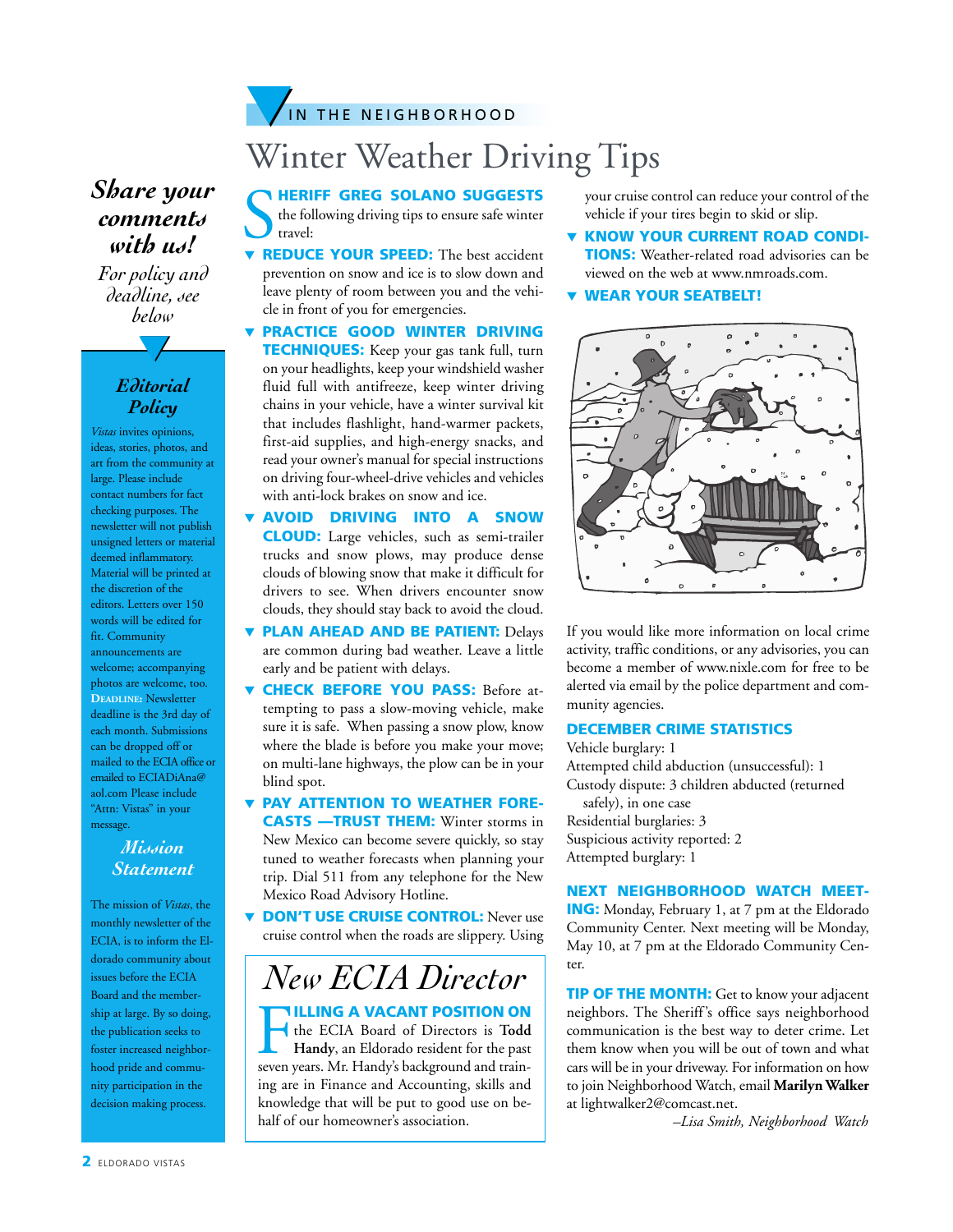## The Eldorado Community Preserve

**ILDORADO IS VERY FORTUNATE TO** have a community preserve that encompasses 4,094 acres. The land was donated, in perpetuity, to the Eldorado Community Improvement Association, with the stipulation that the land is to be used only as a permanent nature preserve. Within this preserve there are many miles of maintained trails; most are reserved for hiking and trail running, and a few allow mountain bikers and horseback riding.

The entire trail system is located on the east side of US 285, and has four trailheads, from which hikers can access the trail system.The trails vary in length and difficulty and are available to all Eldorado residents.

The Conservation Committee of the ECIA is responsible for the management of this area and meets monthly on the first Tuesday of each month at 7 pm at the Community Center. If you'd like to get involved with helping to maintain the trail system, we would encourage you to attend one of the Conservation Committee meetings or watch for trail work dates in the *Vistas* newsletter or on our website.

Maps of the preserve are available to Eldorado residents at the ECIA offices. If anyone has questions about the Preserve, please call the ECIA at 466-4248. Happy Hiking!

*–Mark Young, Covenant Compliance Representative*

### *Solar Tracking Arrays in Eldorado*

**S RESIDENTS DRIVE AROUND El**dorado, they may spot a newer type of solar electrical system, known as a *solar tracking array*. This latest type of photovoltaic system is mounted on the ground, away from the house, and actually rotates so the panels can track the sun throughout the day. By following the sun's rays, the array is able to provide a much higher-efficiency solar gain. And because of the increased solar gain efficiencies, fewer panels are needed to generate the same amount of electricity as provided by conventional, stationary roof-mounted solar panels.

To date, we have one such system already installed in Eldorado and another is under construction. It should be noted that these newer photovoltaic systems, like rooftop or ground-mounted solar panels, are permanent structures and still require review by the Eldorado Architectural Committee, just like a shed or accessory building. The goal of the committee in reviewing these newer tracking arrays is to work with residents to achieve the best possible solar gain while also providing the screening needed to obscure the arrays from the neighbors' view.This can be done via logical placement of the array on the lot and using



the house itself for as much screening as possible. Depending on the site, the Architectural Committee may, as well, request residents to help screen the array by planting evergreen trees, or possibly by installing a fence.

Residents interested in further details on the approval process for solar tracking arrays in Eldorado should contact **Mark Young**, Covenant Compliance Representative, at 466- 4248 or eciaccr@aol. com.

*–Mark Young*



**Editor & Designer Carol Leyba 466-1158 cbsleyba@comcast.net Webmaster: Jack Arnold jwellsarnold@gmail.com Editorial Assistant: DiAna Gutierrez 466-4248 ECIADiAna@aol.com**

**COMMUNITY RESOURCES Vista Grande Library 466-READ Security 204-2945 Fire and Rescue 466-1204 County All Purpose 820-CNTY (2689)**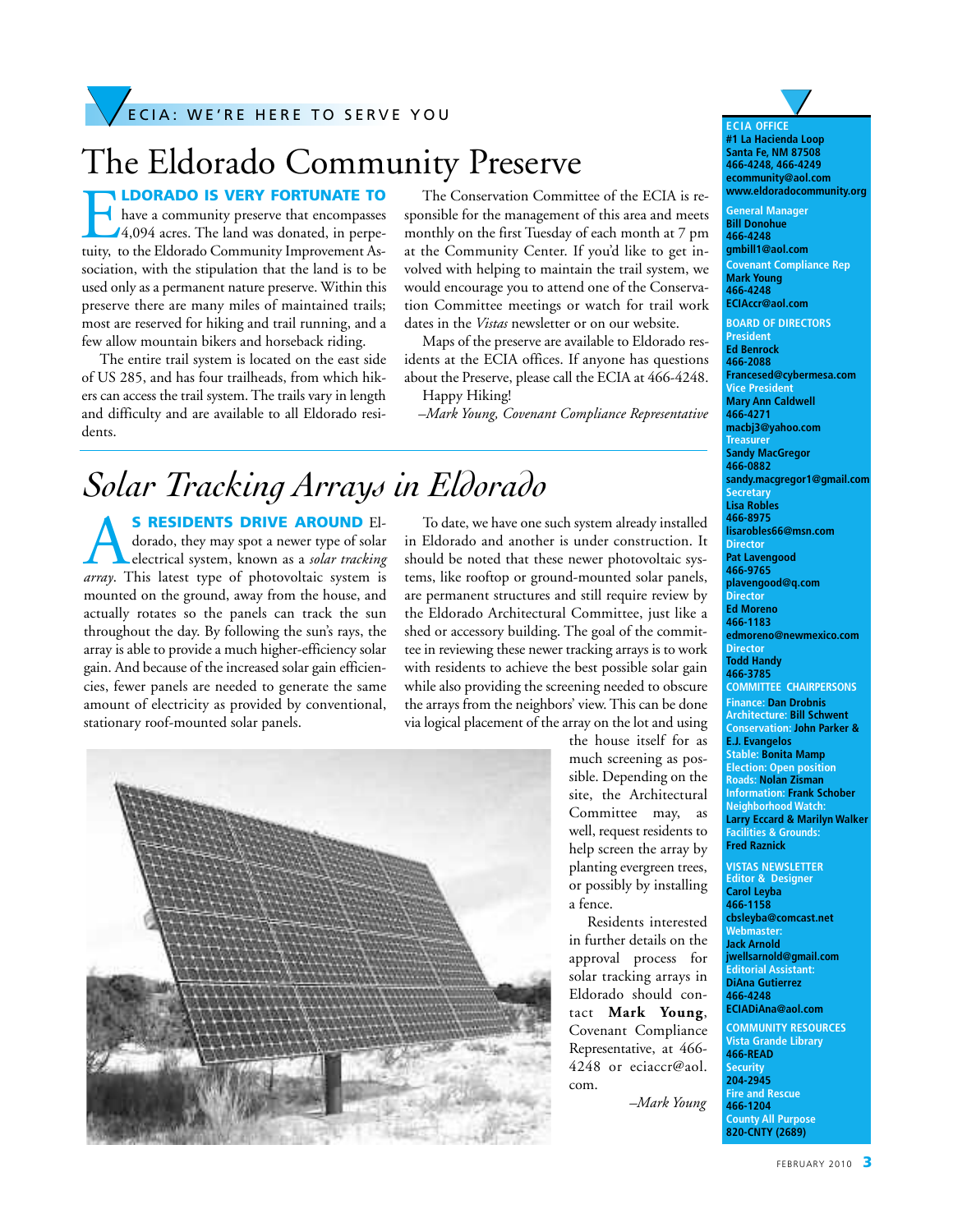







#### **Studio Tour Date Set**

The organizers of the Annual Eldorado Studio Tour have set the weekend of May 15–16 for this year's event. Always heralded by an artist's reception on Friday evening, the Preview Gallery opens at the El Dorado Community School at 10 am on Saturday and closes at 5 pm on both days. The artists' home studios are open the same hours on Saturday and Sunday. Mark your calendars for the largest studio tour in New Mexico. Information: 466-3256 or 466-6245.

#### **Toddler Montessori Program Available for Eldorado Families**

Children's Garden Montessori, nearby Eldorado on Old Las Vegas Highway, is expanding its services to include a Montessori toddler class for children ages 18 months to 3 years old. Please come to our Open House in the spring to see our new setup! Call **Joan** at 466-1251 or check out our website, childrensgardensantafe.com for details. We are now enrolling for the summer of 2010 and the 2010–2011 school year.

#### **MOMS Club of Southeast Santa Fe**

MOMS Club of Southeast Santa Fe (Eldorado and surrounding areas) invites Moms and children to a Valentine Making Open House. Come make valentines with your children on Friday, February 12, in the ECIA Classroom from 3 to 5 pm. MOMS Club welcomes all moms and their children age 0 and up. M.O.M.S. (Mothers Offering Mothers Support) organizes activities, play dates, field trips, community service, and a monthly Mom's Night Out. Stop by the ECIA on February 12 or contact **Carolyn Kingston**, 466-6083, kingstonbell@hotmail.com.

#### **Eldorado School Community Garden**

The Eldorado School Community Garden had a fantastic beginning in 2009! We have created a beautiful infrastructure to build upon and are very excited to continue to expand upon our creation in the coming months. We want to thank everyone who participated in the genesis of this inspiring and fruitful adventure and hope to see you all in the garden in 2010! Spaces are filling fast so if you would like to join or would like more information about our community garden, please contact **Marilynn Jacobs**, eldogarden@comcast.net or call 466-6707.



#### **Eldorado Garden Tour 2010**

We are organizing a tour of Eldorado Gardens on June 5 and 6. Our purpose is to share the beauty of individuals' gardens and educate people on the various garden environments in Eldorado. People interested in volunteering or possibly showing their gardens should come to the meeting on February 10 at 6:30 pm at the ECIA Community Center and/or contact **John Oberhausen** (Obie), at 690- 7462 or email to jwo1959@aol.com.

#### **February Events at La Tienda**

Every month there are a lot of things happening at La Tienda on Vista Grande. February's *EVENTS FOR CHILDREN* : Art workshop with **Roni Rohr**; Singing Bowl Children's' Group with **Sui Ki Li;** and Early Childhood class with **Claudia**. *EVENTS FOR TEENS:* The Diana Seven Writing and Communications class for girls ages 13–17 with **Jane Celia Hatch**; Astrology class with **Sui Ki Li;** Teen "rap" sessions on dating and safe relationships, sponsored by Esperanza Shelter; Teen Night every Friday night—movies, poker, and other cool stuff from 7–10 pm. *EVENTS FOR ADULTS:* Cat adoptions, Saturdays 11–3, sponsoredby Felines and Friends; Knitting classes and knitting circle; Yoga with **Jacci**; Shamanic drumming class; Political film series sponsored by Learning Mind; Open Mike Night at Mike's Music Exchange Tuesdays at 7 pm; Belly dancing classes; Computer basics class; Photoshop and Photo Essentials workshop; Financial planning seminar; Art exhibition featuring **Armand Saiia, William Gorgenes, Gary Drzmala,** and others. Go to www. LaTiendaEldorado.com for schedule details.

#### ENERGY-SAVING TIP OF THE MONTH **Just One Thing!**

Clean the coils under or behind your refrigerator using a vacuum cleaner and attachments and/or a long narrow brush available at hardware stores. Using the two together, especially if you rarely or never connect with your coils, is very effective.

By causing your refrigerator to operate more efficiently, this action will not only save you money, it will extend the life of your fridge.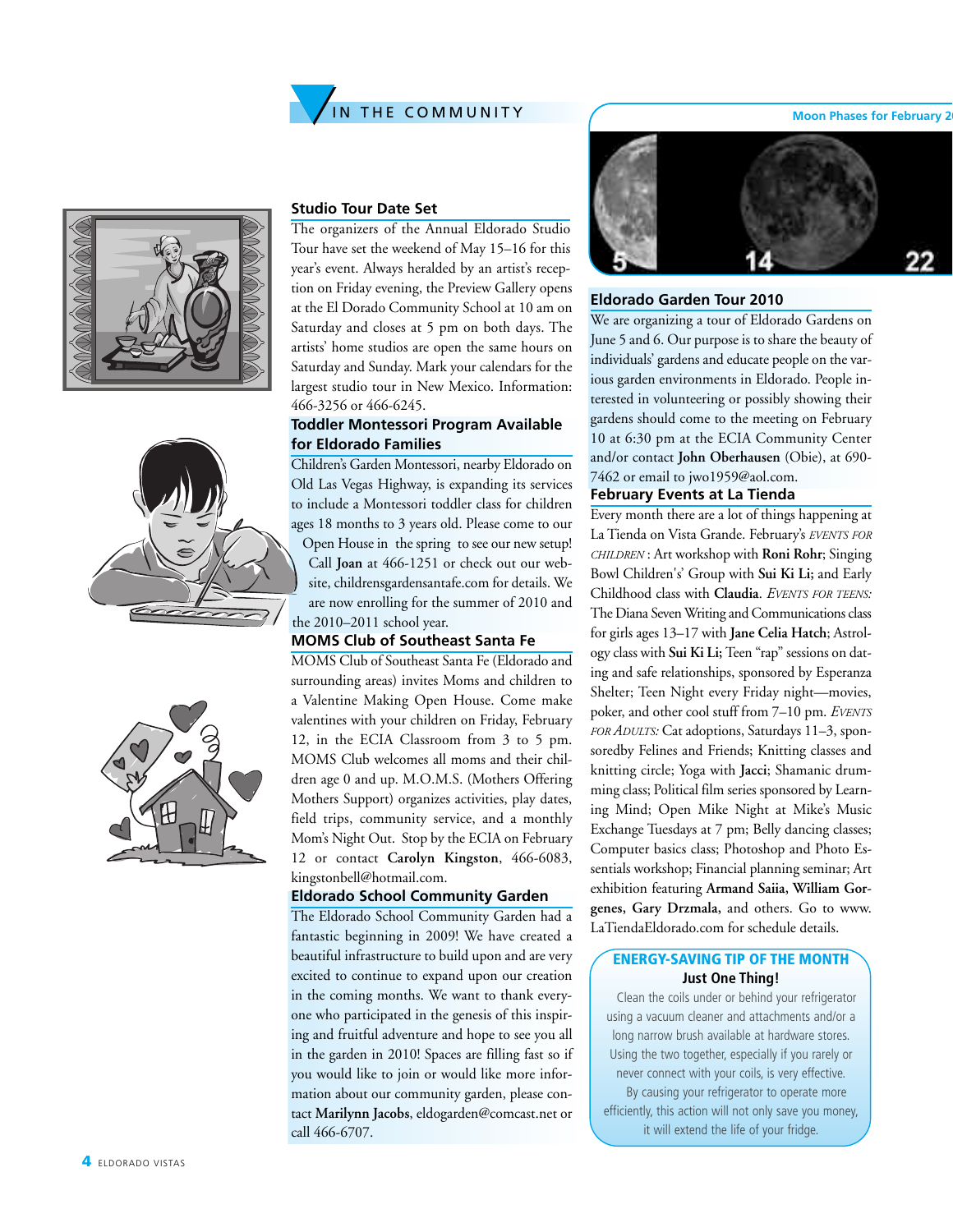**February 2010**



### ASTRONOMY **CORNER** February 2010

From our vantage point on Earth, there are five bright planets that can easily be seen without a telescope: Mercury, Venus, Mars, Jupiter and Saturn. These planets are visible for much of the year (though not all at one time), except for short periods when they are too close to the Sun to be seen.

Unlike the stars, the planets move slightly in the sky from one night to the next, and their brightness varies in a regular cycle over a period of time. The five brightest planets are also closer to the Earth than the stars, which means they shine with a steadier light and don't twinkle as much as the stars. Saturn and Mars are the only two planets ever likely to be mistaken for ordinary stars, but only during their dimmer, more distant periods.

In February 2010, weather permitting, Mars will be visible all night, dawn to dusk. To the naked eye, Mars appears orange-yellow to orange-red in color. Jupiter, brighter than the brightest star but dimmer than Venus, will be visible at dusk (in the western sky, for an hour or so after sunset), although on February 14 it will be behind the Sun (and therefore not visible). Saturn, which appears yellow to the naked eye, will be visible in the morning sky (after midnight but before dawn).

*–From M.J. Powell*

http://homepage.ntlworld.com/mjpowell

# February Events

### *Left out? Help us compile a comprehensive events listing.*

Email **info@eldoradocommunity.org** with your meeting/event information, or bring it to the ECIA office by the 8th of the month for publication in the following month's *Vistas.* Please include "Attn: Vistas" and be sure to indicate:



**1. Type of Event 4. A Resource Person** (one who can answer **2. Location** questions both about the event and the sponsoring **3. Date & Time** organization) and his/her telephone number.

Photographs (digital or snapshots) are encouraged! *Note: All meetings are at the Community Center, unless otherwise noted.*

*LR=Living Room, F=Foyer, CFR=Conference Room, CR=Class Room, RR=Railroad, K=Kitchen*

| <b>COMMITTEE MEETINGS</b>                                                              |                                  |                              |                  |               |  |
|----------------------------------------------------------------------------------------|----------------------------------|------------------------------|------------------|---------------|--|
| <b>Facilities &amp; Grounds</b>                                                        | Tues., February 2, 4-6 pm        | <b>Fred Raznick</b>          | 466-2305         | CF            |  |
| <b>Conservation Committee</b>                                                          | Tues., February 2, 7-9 pm        | John Parker                  | 466-7513         | LR            |  |
| <b>Road Committee</b>                                                                  | Mon., February 15, 6 pm          | Nolan Zisman                 | 466-2968         | <b>CFR</b>    |  |
| <b>Finance Committee</b>                                                               | Wed., February 3, 9:30 am        | Dan Drobnis                  | 466-4781         | <b>CFR</b>    |  |
| <b>Architectural Committee</b>                                                         | Wed., February 10, 7-9 pm        | <b>Bill Schwent</b>          | 466-7708         | Foyer         |  |
| <b>Board Work Study</b>                                                                | Mon., February 15, 7-9 pm        | <b>ECIA</b>                  | 466-4248         | <b>CFR</b>    |  |
| <b>ECIA Board</b>                                                                      | Thurs., February 18, 7-9 pm      | <b>ECIA</b>                  | 466-4248         | <b>CR</b>     |  |
| <b>Information Committee</b>                                                           | Tues., February 23, 7-9 pm       | Frank Schober                | 310-8593         | <b>CFR</b>    |  |
| <b>Stable Committee</b>                                                                | Tues., February 23, 7-9 pm       | <b>Bonnie Mamp</b>           | 466-4271         | LR.           |  |
| Architectural Committee                                                                | Wed., February 24, 7-9 pm        | <b>Bill Schwent</b>          | 466-7708         | Foyer         |  |
| <b>MONTHLY MEETINGS</b>                                                                |                                  |                              |                  |               |  |
| EAW&SD*                                                                                | 1st & 3rd Thurs, 7-9 pm          |                              | 231-7885         | <b>RR</b>     |  |
| La Canada Wireless                                                                     | 2nd & 4th Mon., 7-9 pm           | lcwireless.org               |                  |               |  |
| Search and Rescue                                                                      | 2nd Thursdays, 7 pm              | Dave Burdett                 | 466-9765         | CR            |  |
| Library Book Group                                                                     | 2nd Saturday 9-10:30             | Joan LaMarque                | 466-6000         | <b>CFR</b>    |  |
| Eldorado Dog Club                                                                      | Tues., February 9, 7 pm          | Freddi Fullington            | 466-2005         | <b>LR</b>     |  |
| Library Book Group                                                                     | 3rd Mon., 7-9 pm                 | <b>Shelley Moore</b>         | 466-9636         | <b>VGPL</b>   |  |
| <b>Conservation Com Hike</b>                                                           | 3rd Sat. of month                | <b>Eleanor Gossen</b>        | 466-1949         |               |  |
| Roadrunner RV                                                                          | 3rd Tues. of month               | <b>Bill Bodle</b>            | 466-3011         | Fire          |  |
| Cub Scout Pack 414                                                                     | 4th Tues., 7-9 pm                | John Kieling                 | 466-4232         | Sm Gym        |  |
| <b>EACA Meeting</b>                                                                    | Last Thurs. of month             |                              | 466-6245         | Fire          |  |
| <b>MOMS Club</b>                                                                       | Thurs., February 18, 3 pm        | Jackie Camborde              | 466-0094         | <b>CR</b>     |  |
| <b>WEEKLY MEETINGS</b>                                                                 |                                  |                              |                  |               |  |
| AA                                                                                     | Tues., 5:30-6:50 pm              |                              |                  | <b>CFR</b>    |  |
| AA                                                                                     | Wed., 10:30-11:30 am             |                              |                  | <b>CFR/CR</b> |  |
| AA                                                                                     | Thurs. 5:30-6:30 pm (Women Only) |                              |                  | <b>CFR</b>    |  |
| AA                                                                                     | Fri., 6-7 pm                     |                              |                  | <b>CFR</b>    |  |
| AA                                                                                     | Sat., 10:45-11:45 am             |                              |                  | <b>CFR</b>    |  |
| AA                                                                                     | Sun., 5:15-6:15 pm               |                              |                  | <b>CFR</b>    |  |
| Al-Anon                                                                                | Thurs., 6:45-7:45                |                              |                  | CFR/LR        |  |
| Boy Scout Troop 414                                                                    | Wed., 7-9 pm                     | Fritz Denny                  | 466-4070         | RR, CR, LR    |  |
| <b>Bridge</b>                                                                          | 1st & 3rd Mon, 1-4:30 pm         | Kate Kaulbach                | 466-1465         | LR            |  |
| <b>Bridge</b>                                                                          | 1st & 3rd Fri., 1-4:30 pm        |                              |                  | <b>LR</b>     |  |
| <b>Bridge</b>                                                                          | 2nd & 4th Fri., 1-4:30 pm        | Pat Lavengood                | 466-9765         | LR            |  |
| <b>Bridge</b>                                                                          | Wed., 9-noon                     | <b>Nancy Rost</b>            | 466-2832         | <b>LR</b>     |  |
| Community Church**                                                                     | Sun., 9:30 & 11 am               | David McPherson              | 466-2495         | CC            |  |
| <b>Community Band</b>                                                                  | Thurs., 6:30-8:30 pm             | Joel Hopko                   | 466-8412 New gym |               |  |
| <b>Eldorado Hikers</b>                                                                 | Tues., 8:30 am                   | <b>Terry Gibbs</b>           | 466-6914         |               |  |
| Fire & Rescue Training                                                                 | Wed., 7-9 pm                     | Fire Station Office 466-1204 |                  | Station       |  |
| Fire & Rescue Work Duty                                                                | Sat., Call for time              | Fire Station Office 466-1204 |                  | Station       |  |
| Life Drawing (EACA)                                                                    | Mondays, 10 am-noon              | Sande Anderson               | 466-4688         | <b>RR</b>     |  |
| <b>Knitting Club</b>                                                                   | Tues., 10 am-noon                | Joyce Hanmer                 | 466-3018         | <b>LR</b>     |  |
| Senior Lunch***                                                                        | Mon.-Fri., 12-1 pm               | Senior Center                | 466-1039         |               |  |
| <b>Square Dancing</b>                                                                  | Fri., 6-9 pm                     | Richard Robinson 466-7319    |                  | <b>RR</b>     |  |
| *Elderado Area Water and Sanitation District, **Eer other religious/spiritual convices |                                  |                              |                  |               |  |

ea Water and Sanitation District \*\*For other religious/spiritual services go to http://santafe.areaconnect.com/churches.htm \*\*\*Reservations Required

VISIT OUR WEBSITE: **www.eldoradocommunity.org**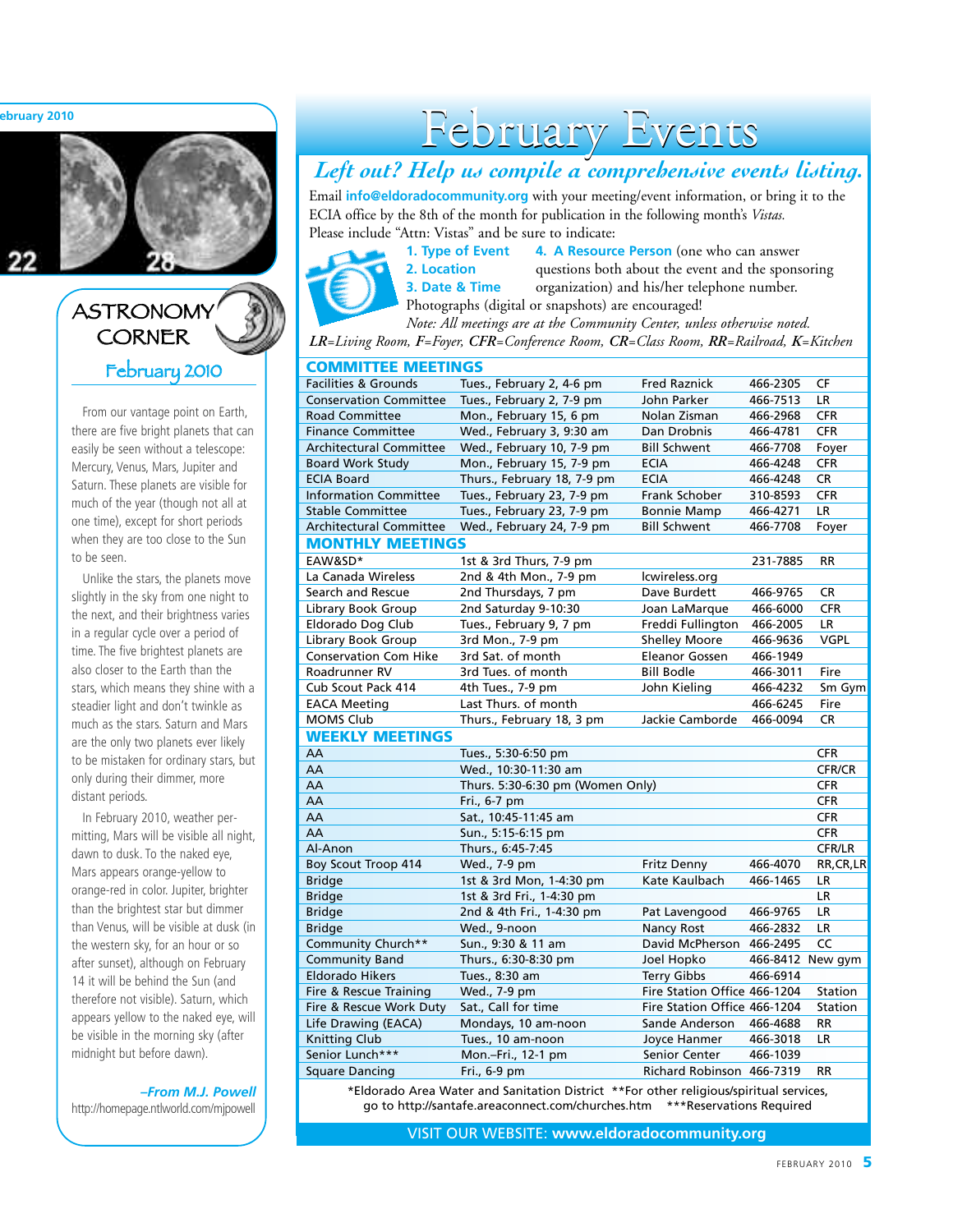

# Adam Senior Center News

**SENIOR DAY AT THE LEGISLATURE: This** year, the New Mexico Legislature's 30-day session, which began in January, runs through February 18. Tuesday, February 2, is Senior Day at the Legislature. All seniors and interested members of the public are invited to come to the Roundhouse for activities supporting awareness of senior needs and options. This is an opportunity to speak with our elected representatives, as well as to visit the information tables covering a wide range of topics on senior issues that will be set up in the hallways around the Rotunda. There will also be speeches, presentations, and performances on senior issues throughout the morning.

We will be offering transportation to the Roundhouse from the Senior Center to interested seniors. The van will leave around 9 am to go into Santa Fe and will return around 1 pm after the events. Please call 466-1039 by Friday, January 29, to sign up for a ride on February 2.

MUSIC LECTURE-DEMONSTRATION: We are privileged to announce that **Charlotte Warren**, an acclaimed pianist and member of the Adam Senior Center, has offered to present a talk on "From Bach to Bartok and Beyond" to interested seniors on the afternoon of Thursday, February 11. Charlotte will be performing representative works on the piano as well. This lecture-demonstration will take place at Charlotte's home in Eldorado. Transportation will be provided to Charlotte's home, where 25–30 people can be accommodated. Please call the Senior Center at 466-1039 to reserve your space, both in the van and at the talk.

*–Cathy Berkley*

### *Bosque del Apache Wildlife Refuge*

VERY BIRD I HAVE WRITTEN ABOUT<br>so far I have seen myself in Eldorado. This<br>month I am going to highlight a world-<br>renowned birding area not so far from Eldorado. so far I have seen myself in Eldorado. This month I am going to highlight a worldrenowned birding area not so far from Eldorado.



**Snow geese, Bosque del Apache Wildlife Refuge PHOTO: © SANDY SETH**

The US Fish & Wildlife Bosque del Apache National Wildlife Refuge is near the small town of San Antonio, NM, 9 miles south of Socorro. The 90 square-mile park has been developed and is intensively farmed to provide a winter home to as many as 30,000 ducks and geese and 4,000 to 8,000 Sandhill Cranes, plus other migrating and resident birds. It is a place to reliably find Bald Eagles. The Rio Grande River is a natural flyway for birds. Sandhill Cranes arrive in November and depart in late February for Gray's Lake, Idaho, where they breed.

Development of the Bosque del Apache began in the 1930s by the Civilian Conservation Corps. It includes impoundments, crop areas, and intensive water management. During winter at dusk, the cranes and geese return to the shallow water areas where they can stay for the night, safe from predators. At dusk, they fly out to local areas for feeding.These fly-in and fly-out times are spectacular. Observers are surrounded by great numbers of flapping wings and loud honking calls.

Year round, many wild animals can be observed on the loop drive and foot trails, including many seasonal birds, songbirds, a small herd of mule deer, coyotes, turkey, pheasant, ducks, and hawks. At the Visitor Center, you can check out an audiotape that explains all the secret corners along the 15-mile Loop Tour, as well as the work done each season to keep the Refuge in shape for the birds. The next annual Festival of the Cranes is November 16–21, 2010, and features lectures, workshops, tours, hikes, and handson activities.

A trip to the Bosque any time of year is always a pleasure. A winter visit there to see the dusk fly-in, an overnight stay in Socorro, and a dawn visit for the fly-out the next morning is a delight for any birder. For more information, see these websites:

> www.FriendsoftheBosque.org www.FestivaloftheCranes.com.

*–Pam Henline*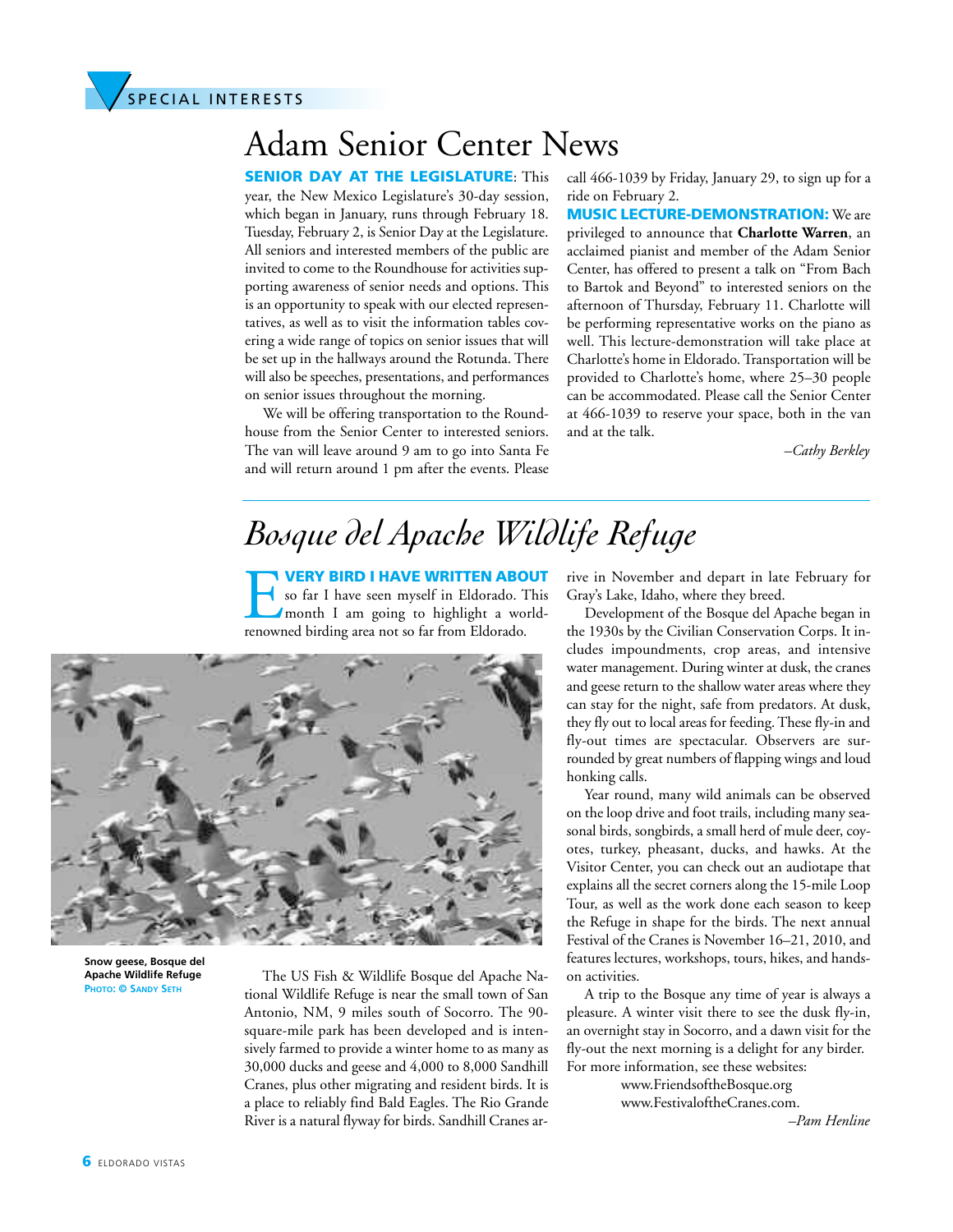

# Local Library Events for February

WRITER Anne Hiller-<br> **Don** Strel, will discuss their **man** and her husband, photographer book, *Tony Hillerman's Landscape: On the Road with Chee and Leaphorn*, Thursday, February 4, at 7 pm at Vista Grande Public Library.

The widely praised book is a tribute to Hillerman's late father, author **Tony Hillerman**. It contains, in addition to Strel's photographs and Anne Hillerman's stories, a number of earlier pictures that inspired Tony Hillerman in creating his famous detective novels. Admission is free.



#### VOLUNTEERS NEEDED AT VGPL

The library is looking for an experienced muralist to decorate its children's reading room. VGPL contributes the supplies. The artist contributes his/her creativity.

VGPL is also looking for five or six teenagers to volunteer for a "Youth Advisory Committee" to help the library create young adult programs and address young adult issues.

Volunteers are also needed to staff the circulation desk for two or three hours each week.

## *Two Hearts: Eldorado's Author Couples*

W HUSBAND AND I deliberately<br>that it was an exceptional place. One of our<br>first stops was for coffee at Las Chivas. While eaveschose to live in Eldorado because we knew that it was an exceptional place. One of our dropping, gazing, and appreciating our surroundings, we surmised that this community was filled with inordinately creative individuals. Living here only strengthens our initial observation: Eldorado is a Mecca for imaginative and inspirational folks.

February is a month that inspires us to be romantic and loving. Who doesn't want to fall in love? How can an everlasting and loving partnership be described? Perhaps John Keats' quote says it best: "Two souls with but a single thought, two hearts that beat as one." Here in Eldorado, we are fortunate to have neighbors who epitomize Keats' quote while living in the creative spirit. I'm referring to two different husband-wife teams who work together in publishing ventures, **Thomas Fitzsimmons** and **Karen Hargreaves-Fitzsimmons**, and **Richard (Dick)** and **Kathryn Huelster**.

The Fitzsimmonses, Thomas and Karen, have a particularly romantic collaboration. Every month for ten years, Thomas, the poet, wrote a poem to Karen, his artist wife. She replied with a painting for each poem. Poignant words and watercolor paintings waltzing with each other became the norm for their collaborative work.

Like the Fitzsimmonses, Dick and Kathryn Huelster collaborate to produce books—in their case, books of cultural and geological interest. The Huelsters are publishers who find experts to help write about their visits to interesting locations and historical places in New Mexico and the Southwest.

Some published works by the loving couples are featured on their websites:

- Thomas Fitzsimmons and Karen Hargreaves-Fitzsimmons: http://www.katydidbooks.com.
- ▼ Dick and Kathryn Huelster: http://highdesertfieldguides.com

To find out more about the works of Eldorado's authors, visit the Vista Grande Public Library, 14 Avenida Torreon.

Many thanks to **Mary Arnold** and **Diane Thomas** for their enthusiastic assistance in learning more about our "Neighbors in Print."

*–Teri Gallegos-Reynolds*



**Husband-Wife author team Richard and Kathryn Huelster.**